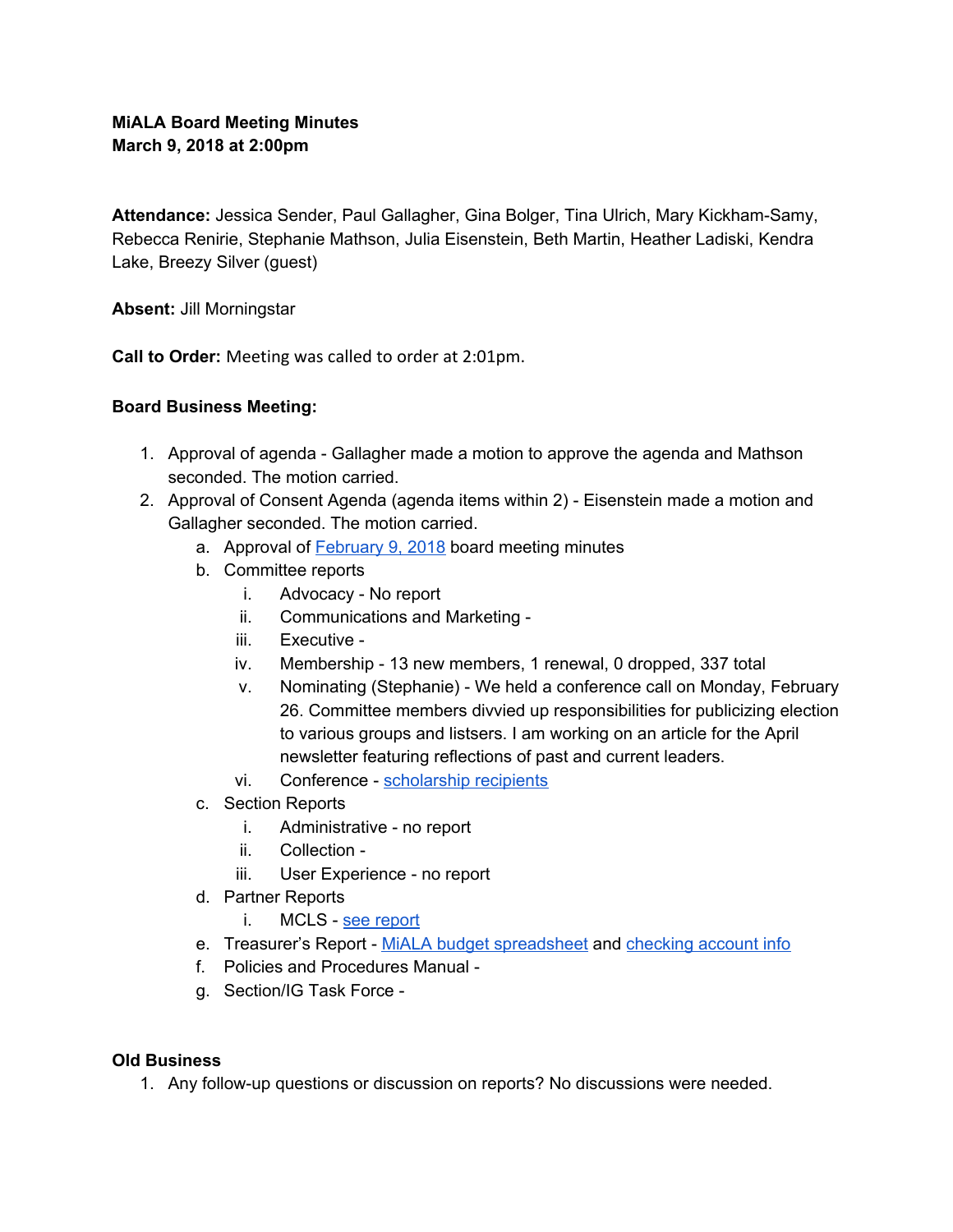#### **New Business**

- 1. [Section/IG](https://docs.google.com/document/d/1I5zgqDHau0dreP_Uyfb1eQoslmkMd0NMDkBtBKXB9As/edit) Task Force proposal and the [report](https://docs.google.com/document/d/1AU0OPW_1akaqomOvNICUOE1Mb3VBFYohg-fRYnRa3TU/edit) from the task force Silver summarized the task force process and the resulting proposal. Board members were then invited to ask questions. Discussion followed concerning the timing of when these changes could take place, the reasons for having five members, how the ex officio to the board position would work, and the two options. Since the membership needs to be notified two months in advance of voting on this change, the idea was suggested that elections could be held as normal this year with the understanding that it would be a year of transition to this new model with the official vote for the change being in the fall. The Executive Board will meet to debate the two options and will then present their decision to the board at the April meeting. One of the task force members will also come to the April board meeting.
- 2. MiALA Bylaws Subcommittee [2018](https://docs.google.com/document/d/1ur6F8hnRiuyc5RKaZgwHt-w7ZvQdHG2apLYdolYDWEw/edit#heading=h.gjdgxs) draft and the current [version](https://drive.google.com/drive/folders/18VzDAEcZviDt6vXlbr3tVwBQ8l960XJx) Eisenstein reported on the suggested changes to the bylaws such as defining what a member in good standing means. The board agreed that the advice of a lawyer is needed. These changes will wait until decisions are made concerning the Section/IG Taskforce Proposal so that the lawyer can look at both situations. The executive board members will discuss this further during their March meeting.
- 3. Partnership proposal from MMDP Gallagher presented a proposal from Mid-Michigan Digital Practitioners (MMDP) that would allow them to hold their meeting the day before the MiALA Annual Meeting with lunch (not to exceed \$500) provided by MiALA. They have secured a room and will handle all registration and event details themselves. MiALA leaders will be given a chance to greet them and inform them of the benefits of MiALA membership. A motion was made to accept the proposal by Martin. Renirie seconded and the proposal was approved.
- 4. Procedure for dissolution of an IG Ladiski informed the board that two IGs may need to be dissolved and that procedures need to be made and aligned with the bylaws. The procedures task force (chaired by Kickham-Samy) will work on this issue and present it to the full board in the future.
- 5. [Scholarship](#page-7-0) possibilities in honor of recently deceased members After the recent passing of two MiALA members, Sender has been approached by other members about honoring them in some way. Since these situation will occasionally arise, a set process will be helpful in the future. Sender will talk to Morningstar about chairing a task force to develop this process and then present the plan to the board for approval. Ladiski will share names of possible volunteers and will look for those who might have experience in this particular area.
- 6. Board Development speaker Gallagher reported that Randy Dykhuis will speak to the board sometime in the next few months. He will send out a Doodle poll to determine a good date for the meeting.
- 7. Tentative date for the Strategic Planning Retreat Gallagher informed the board that the Strategic Planning Retreat will be held on Monday, August 13, 2018 at the Hannah Community Center in Lansing.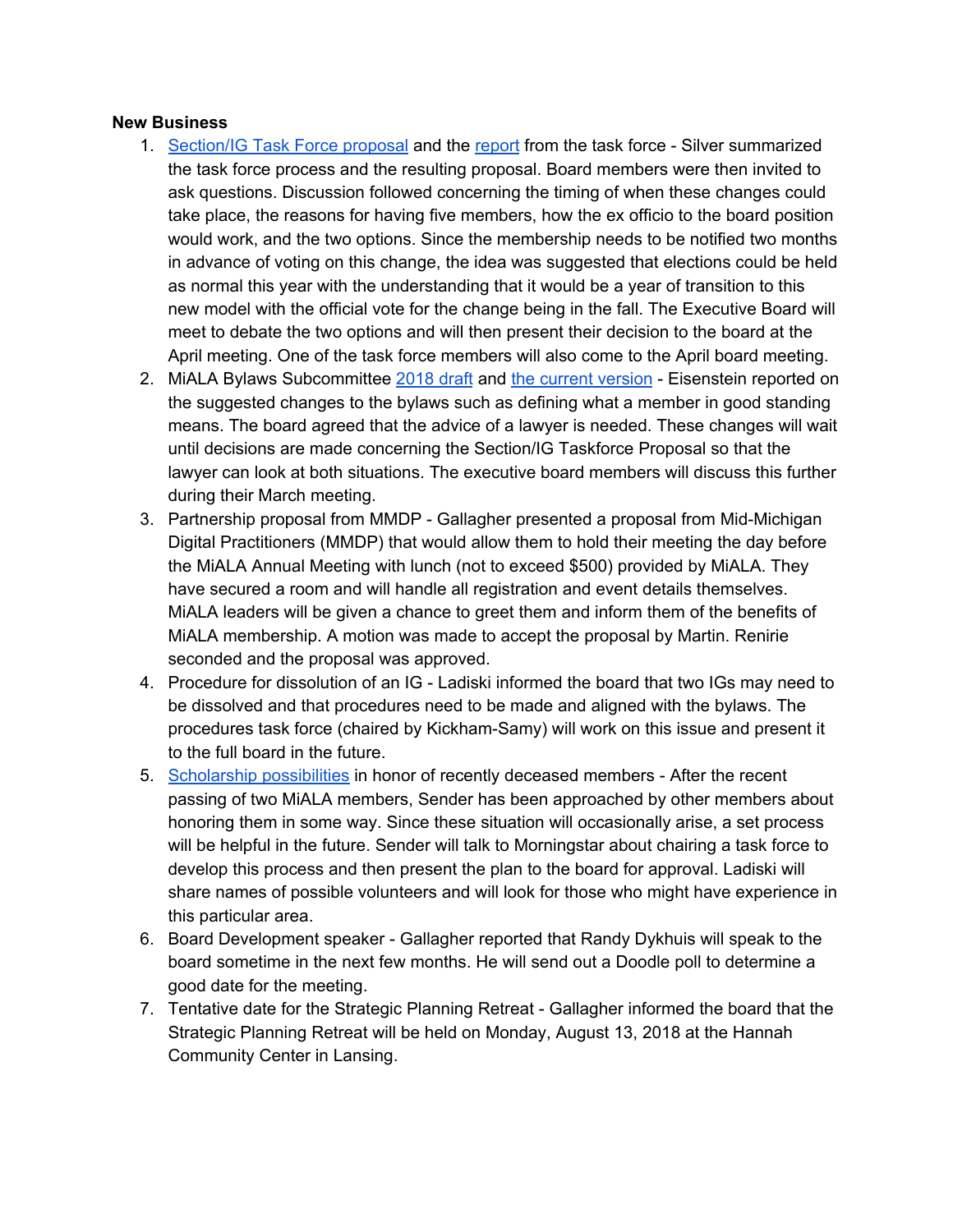Eisenstein made motion to adjourn and Martin seconded. The motion carried. **The meeting was adjourned at 3:08pm**.

## **Issue Bin / Future Agenda Items**

- 1. Retiree Membership in MiALA Strategic Retreat Planning (hold until April)
- 2. Membership Roadshow
- 3. Procedure Manual Review

## **Upcoming Meeting Dates:**

- March 12, 2018 Conference planning committee meeting at 2:00pm
- May 16-18, 2018 MiALA Annual Conference
- August Strategic Planning Retreat

## **Next Board Meetings**

- Friday, April 13, 2017 at 2:00pm
- Friday, May 11, 2017 at 2:00pm
- $\bullet$  Friday, June 8, 2017 at 2:00pm

## <span id="page-2-0"></span>**MiALA Annual Conference - Scholarship Recipients**

Pre-conference Scholarship Recipients:

- 1. Elaine Meyer U of M Dearborn
- 2. Hayley Bommarito St. Clair County Community College
- 3. Martha Stuit Delta College
- 4. Sandy McCarthy Washtenaw Community College
- 5. Kathryn Maciejewski Gogebic Community College
- 6. No applicant
- 7. No applicant

Conference Scholarship Recipients:

- 1. Elaine Meyer U of M Dearborn
- 2. Hayley Bommarito St. Clair County Community College
- 3. Alison Greenlee Wayne State University
- 4. Martha Stuit Delta College
- 5. Elizabeth Measell Grand Valley State University
- 6. Sandy McClure Washtenaw Community College
- 7. Hazel McClure Grand Valley State University

*Runner up if Kathryn declines her Pre-Conference – Judy Fales, Olivet College*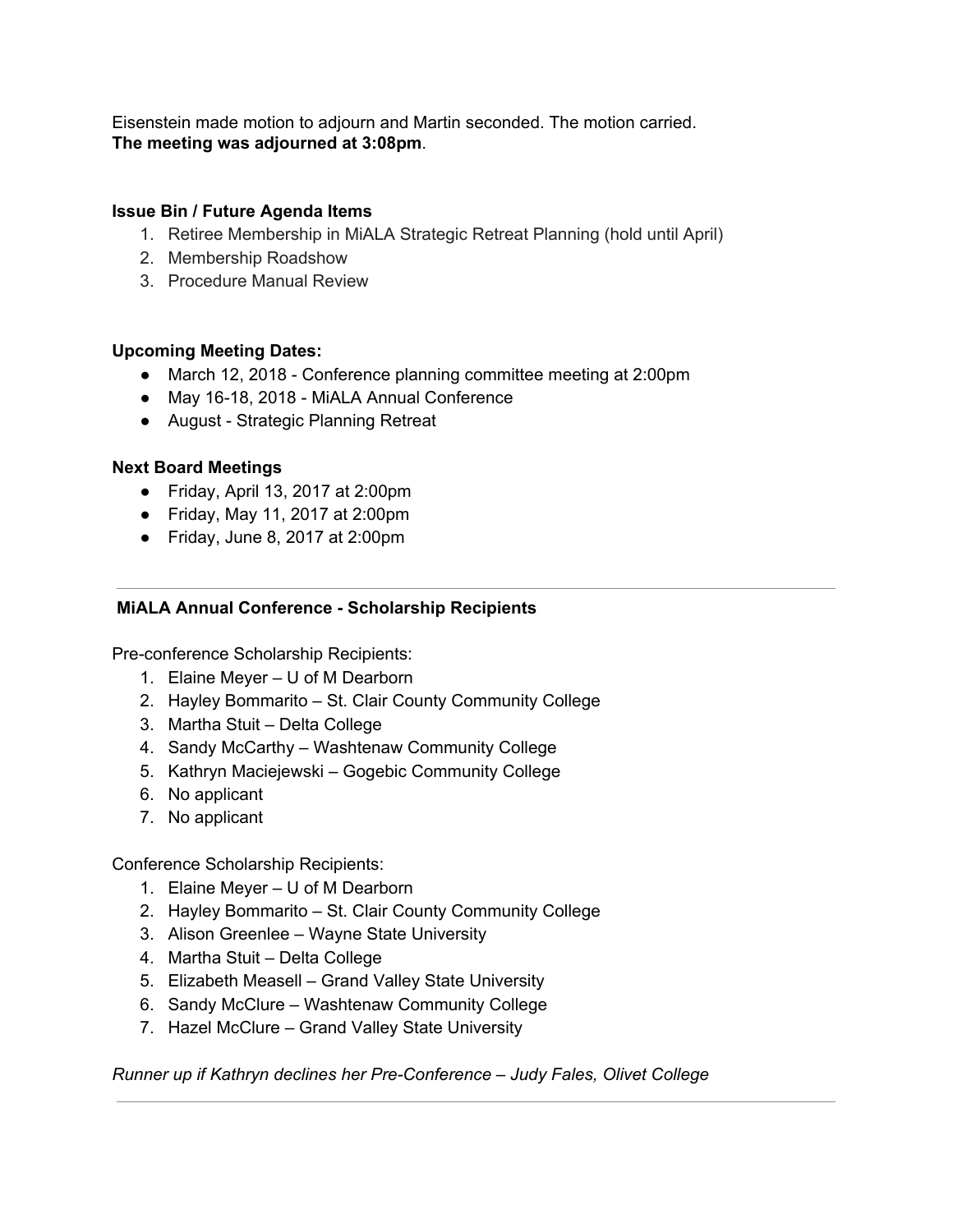## <span id="page-3-0"></span>**MiALA Admin Report February 2018 (Feb 9 – March 9, 2018)**

## **Website**

-sent updated leader resource manuals to committee chairs, section leaders, and IG leaders

-added statewide and national events to shared event calendar

## **Membership**

-provided membership chair with update of membership on March 2 -Membership (as of 3/1/18) is as follows: **337 members** Broken down 322 Individual Members 15 Student Members 24 institutions have been invoiced and paid for FY2018

# **Conference Planning Committee**

-Processed sponsorship invoices for committed sponsors -provided poster leader with status on submissions -updated AC2019 location proposal form and updated AC landing page (also website) -posted AC2019 location proposal call in MiALA news widget (also website and communication) -Added sponsor logos to website (also website) -worked with chairs to determine discount for conference planning committee members -sent AC scholarship grant deadline notice to all members (also communications) -created registration form for conference (also website) -created registration form for pre-conference workshop (also website) -compiled and sent scholarship applications to scholarship team leader -participated in committee conference call -made updates to AC volunteer form per committee feedback (also website) -attended facility walk through at Kellogg -Created an AC2018 FAQ page on website (also website) -added sponsor logos to landing page (also website) -added breakout session time slots to website (also website) -added schedule to website -created spreadsheet to track IG events at AC (also Section/IG support) -created and posted #MiALA18 twitter search widget on landing page -compiled and sent poster submissions to poster team leader

# **Communications Committee**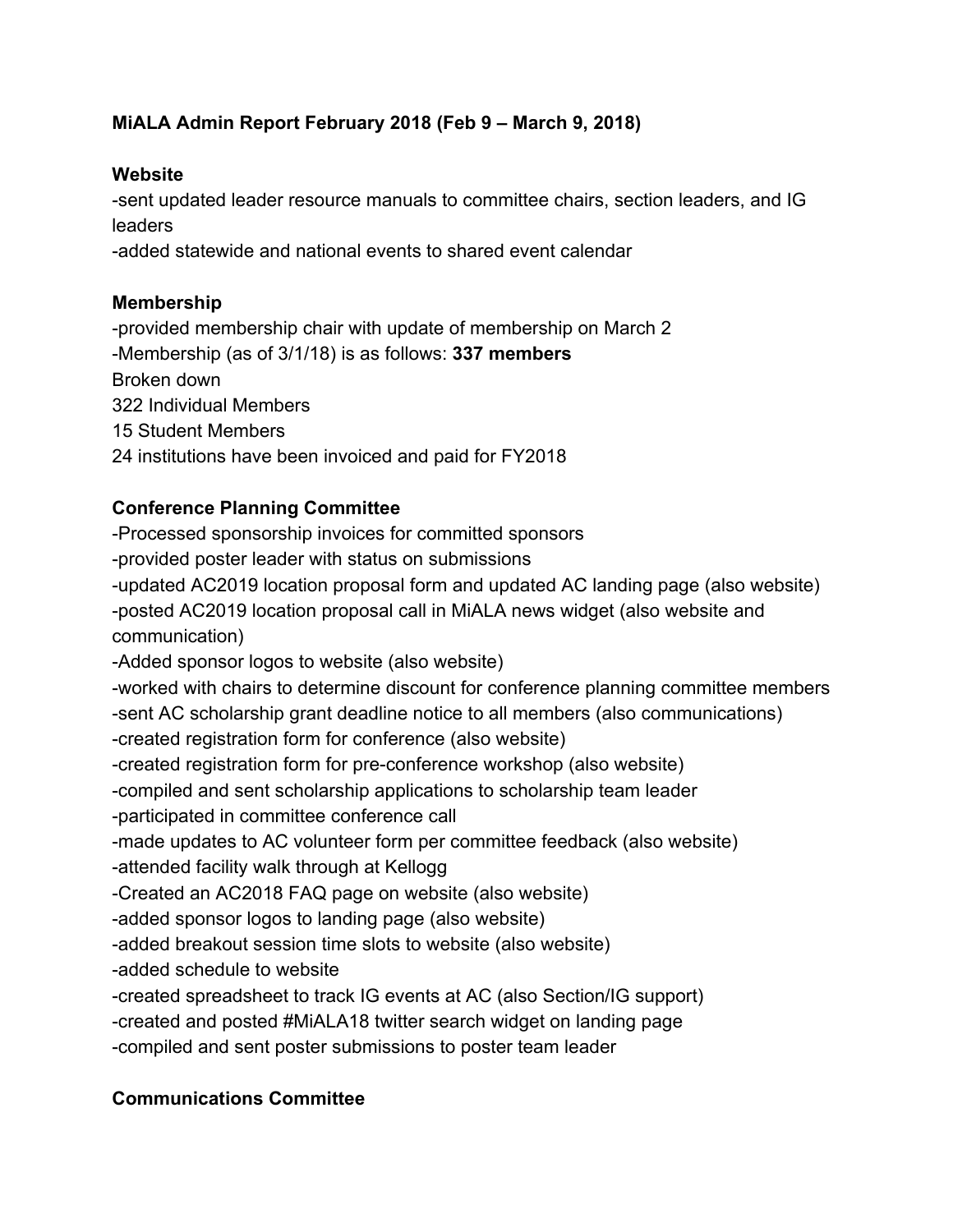-sent announcements to various elists and updated the news widget on the website -provided input to communications committee meeting document -reminded team on sending out call for posters final message

## **Nominations/Elections Committee**

-provided Stephanie with list of potential committee volunteers -Removed 2017 candidate information from webpages and nomination forms (also website) -scheduled zoom for nominations committee meeting (also admin duties) -updated Election central webpage with 2018-2019 information (also website) -Created & shared template/process folder in google drive for team -added nominations/elections deadlines to shared event calendar (also website)

# **Administrative Duties**

-provide general support for membership questions -provide general support for website/portal questions -processed checks for deposit -paid invoices -processed checks for signature -attended board meeting -assisted secretary with board minutes review -assisted secretary with perpetual calendar updates -scheduled board meetings in Zoom -compiled admin reports for FY2018 to date -Added conference pricing as to Quickbooks -Participated in strategic planning retreat conference call -compiled and shared notes from planning retreat call -contacted Hannah community center re: planning retreat meeting space availability -created 2018-2019 volunteer spreadsheet in google drive -gathered input regarding board use of funds for memorial donations -created planning retreat pre-survey for sending to leaders -requested input on IG disbandment procedure -reconciled checking account -reconciled credit card account -paid credit card -compiled and sent financial reports to Jill (on 3/2/18) -sent pre-survey results to Paul

# **Section/Interest Groups Assistance**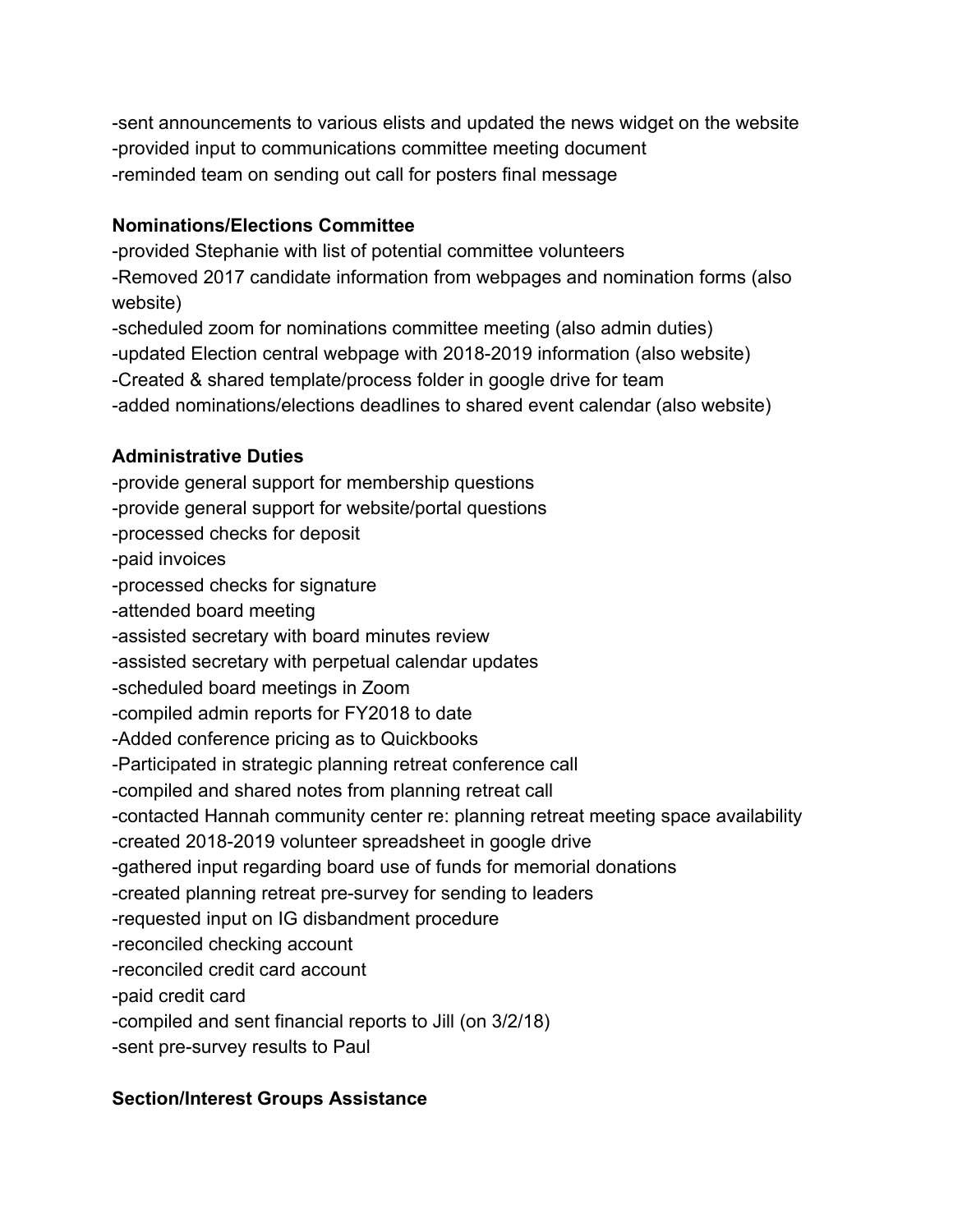-answered questions from section/IG leaders re: reserving zoom for their meetings -provided hosting support for MiALA town hall meetings -assisting IG with MIX conference planning -Added OER IG group meeting to shared event calendar (also website) -sent follow ups to comm college IG event attendees (also website) -assisted eResources IG with online meeting -saved eResources IG meeting recording on MiALA youtube channel

## **Issue/Discussion Bin**

## **Projects on my to do list**

-continued work on conference planning committee -continued work on communications committee -start work on nominations/elections committee -assist with MIX conference

## **Spring 2018 Mid-Michigan Digital Practitioners & Mi-ALA Pre-Conference**

#### **Description of Event**

The Mid-Michigan Digital Practitioners group (MMDP) is an award-winning regional collective of librarians, archivists, museum curators, conservators, historians, scholars, educators, and students engaged in creating and curating digital collections in Mid-Michigan and the surrounding region. They meet twice annually in the spring/fall. MMDP meetings are designed to provide a free and open forum for conversation, collaboration, and networking for all attendees.

This free one-day pre-conference event will take the place of the regularly scheduled 2018 Spring MMDP meeting and bring the normal two-day full experience of that meeting to attendees of the Mi-ALA Annual Conference. MMDP regulars will be in attendance and provide workshop instruction, presentations, birds of a feather groups, demonstrations, lightning talks, and posters. This is a great opportunity to learn more about MMDP and build bridges of collaboration with the Mi-ALA community.

#### **Websites for previous conferences**

<https://midmichdp.wordpress.com/past-events/>

## **Event Date/Time**

Wednesday, May 16th (8:30am-12:00pm - optional flextime to afternoon)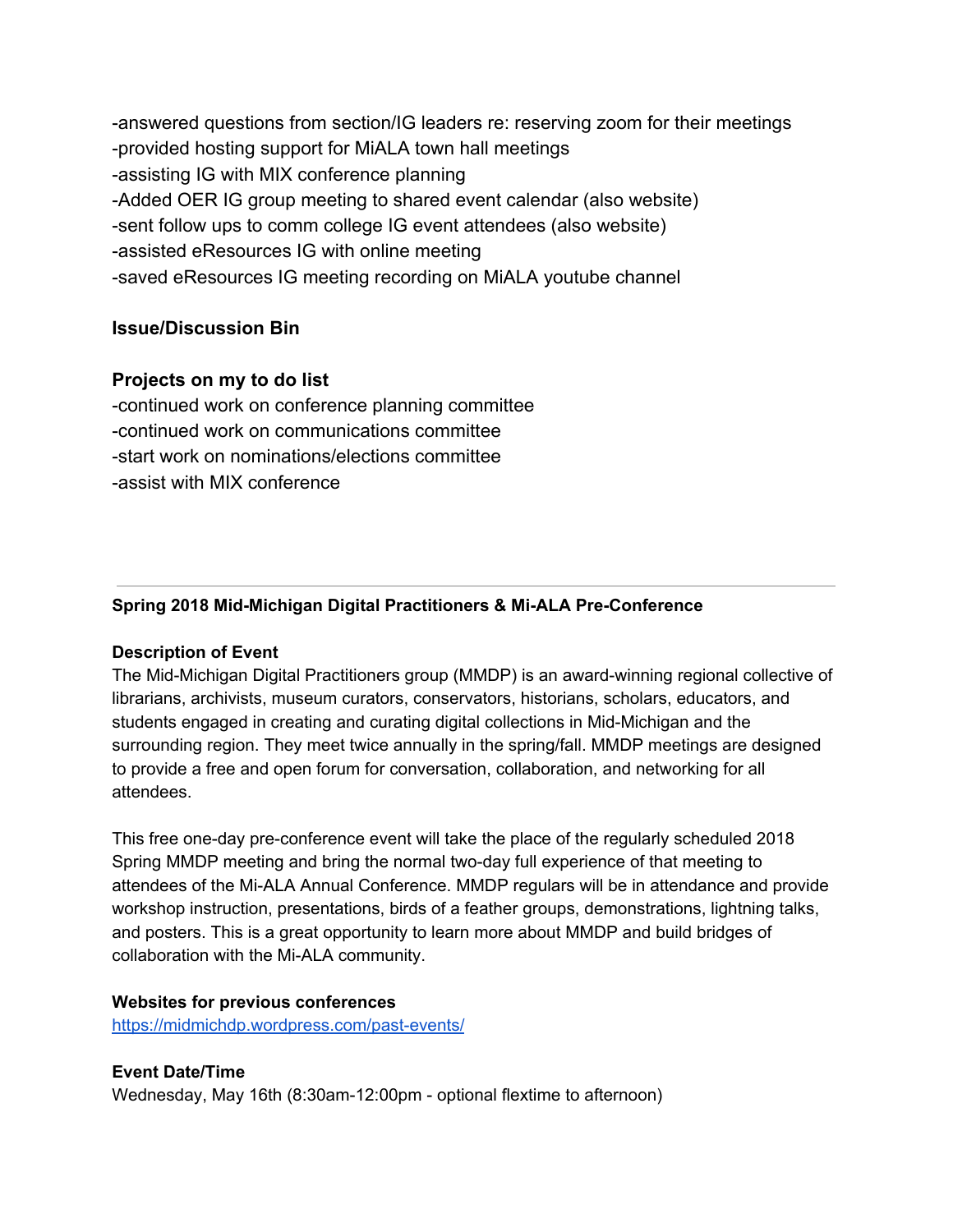#### **Event Location**

MSU Library (Room TBD)

## **Audience**

Librarians, archivists, curators and other professionals interested in or working on digital initiatives/projects

#### **Expected Attendance**

40 max

## **Intended Methods of Advertising**

MMDP website/twitter/listserv and other statewide professional association and student listservs (MAA, MMA, SAA, NDSA, etc.)

## **Anticipated Incurred Costs of Event**

Lunch catering

## **Proposed Registration Fee for Mi-ALA Members**

None required

## **Proposed Registration Fee for Non-Members**

None required

#### **Subsidy Amount Requested**

Subsidize lunch costs, expected to be \$300 with a do not exceed amount of \$500

#### **Other Information To be Considered**

As mentioned above in the description of the event, MMDP events, though subject to registration and reasonable limits on attendance, have historically been free and open. No registration fees have been required, which has contributed to steady and vibrant participation. This is a practice that we don't wish to deviate from at the present moment. We have welcomed sponsorship from like-minded professional associations (e.g., Michigan Archival Association) in exchange for cross-promotion of membership and strategic engagement. We have a Code of Conduct (<https://midmichdp.wordpress.com/code-of-conduct/>) that, among other things, spells out expectations for vendor participation. We do not accept support or endorsement from private commercial organizations.